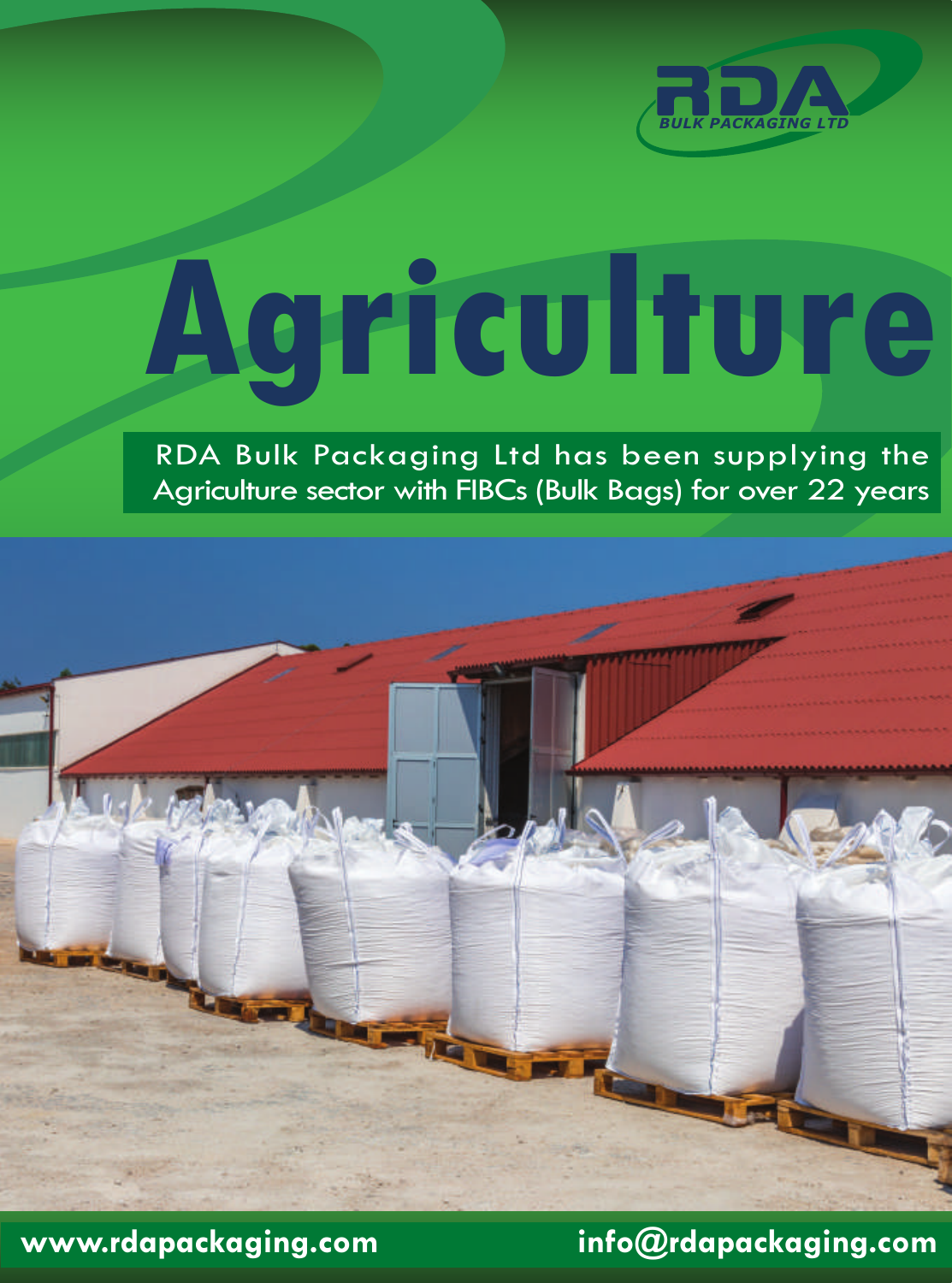## **Welcome to RDA Bulk Packaging Ltd**

We are a privately owned company that has been supplying FIBC's (Flexible Intermediate Bulk Containers - commonly known as Bulk Bags) to the Agriculture sector for over 22 years.

Bulk Bags can be used for the transportation of the following products:

- Animal Feed/Supplements
- Seed
- Root Crops
- Agri Waste & Recycling
- Fertiliser and many more…

After over 2 years of development work and testing with our factories we are pleased to be able to offer a range of bulk bags which have a 30% recycled content by weight. These bags are manufactured, tested, meet the requirements of ISO and are compliant with the UK Plastic Packaging Tax. Request a quote today.

### *RDA offers a number of off-the-shelf stock options for immediate delivery.*

From Animal Feed to Fertiliser, bulk bags are commonly used across the Agriculture sector. Many bulk bags for the Agriculture sector come with various filling, top closure and discharge options, which is important as often the product inside needs to be kept dry and clean.



*All our bags are 100% recyclable* 

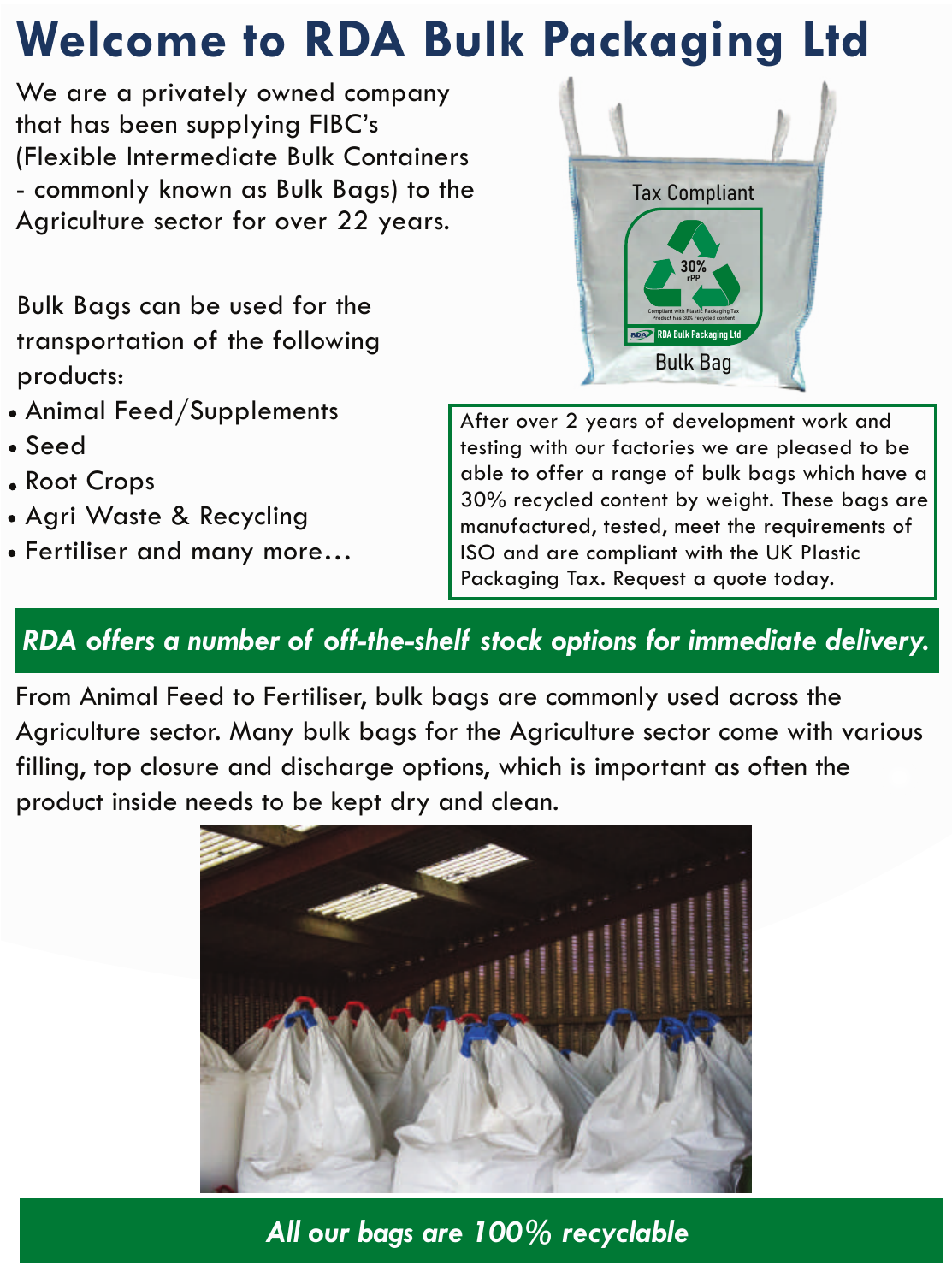

#### **RDA can supply Bulk bags manufactured from… Product Range:**

- o Uncoated fabric from 110gsm to 245gsm (grams per square metre).
- o Printed up to 4 sides in 3 colours.
- o In coloured fabric.
- o U+2 or Circular design.
- o Single or Two Loop Lift.
- o With different top attachments i.e. Skirt Top or Fill Top.
- o With Discharge Spout in the base.
- o Tax Compliant Bulk Bags with 30% recycled content by weight.

#### **What RDA can do for you…**

- o Consistently supply a fully certified quality product.
- o Offer a competitive price.
- o Offer a complete inventory management system for all your Bulk Bag requirements.
- o Hold up to 6 months of your required stock in our UK warehouses; reducing lead times and helping with your cash flow.
- o Allocate an account manager for your business who can be contacted at any time by phone, email or via an arranged personal visit.
- o Provide excellent service.

#### **Facilities and Partnerships**

- o RDA operates from offices in Gloucestershire, United Kingdom and Indore, India.
- o RDA distributes from UK warehousing facilities in Worcestershire and Staffordshire.
- o RDA has developed a long term relationship with both the Palletways & Pallet-Track networks to further improve on our already excellent delivery service which allows us to offer a tracked economy or priority delivery service for any number of pallets.
- o RDA utilise a number of ISO Certified Manufacturing facilities in India. Each of which also holds a valid certificate for the manufacture of bulk bags from either Labordata in Germany or Cotecna and The Indian Institute of Packaging in India.